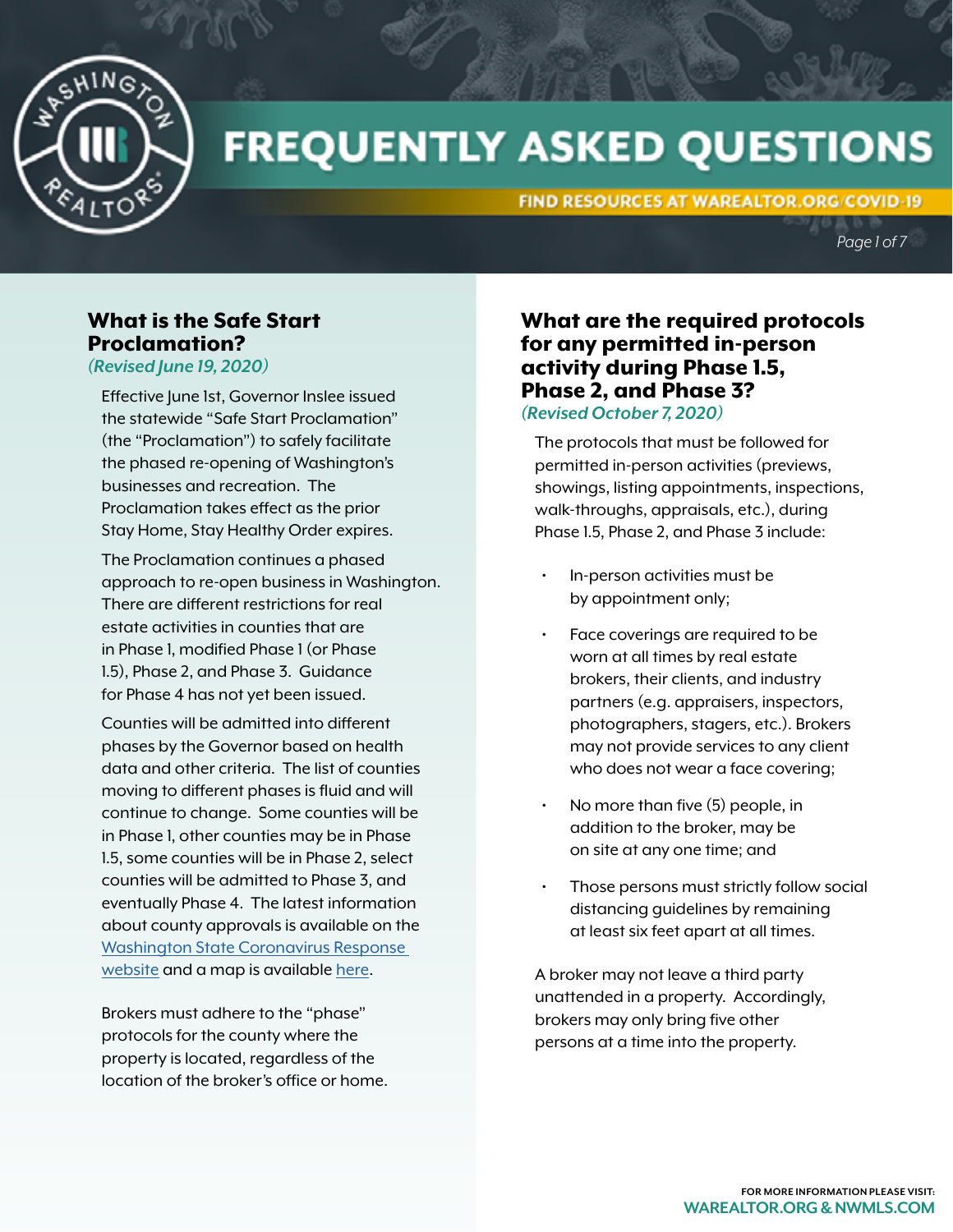# Please summarize the permitted real estate activities and related restrictions that apply to Phase 1, Phase 1.5, Phase 2, and Phase 3.

*(Revised October 7, 2020)* 

| <b>Activity/Requirement</b>                                                                                                                                     | Phase 1.5                                                                                                                                                                 | <b>Phase 2</b>                                                                                                                                                         | Phase 3                                                                                                                                                                            |
|-----------------------------------------------------------------------------------------------------------------------------------------------------------------|---------------------------------------------------------------------------------------------------------------------------------------------------------------------------|------------------------------------------------------------------------------------------------------------------------------------------------------------------------|------------------------------------------------------------------------------------------------------------------------------------------------------------------------------------|
| In-Person Previews,<br><b>Showings, Listing</b><br>Appointments, Inspections,<br><b>Walk-throughs, Appraisals,</b><br>etc. for improved<br>residential property | Permitted by appointment<br>with no more than five<br>(5) people, in addition to<br>the broker, on site with<br>strict social distancing.                                 | Permitted by appointment<br>with no more than five<br>(5) people, in addition to<br>the broker, on site with<br>strict social distancing.                              | Permitted by appointment<br>with no more than five<br>(5) people, in addition to<br>the broker, on site with<br>strict social distancing.                                          |
| <b>Face Coverings</b>                                                                                                                                           | Required for brokers, clients and industry partners for all in-person activities.<br>Brokers may not provide services to any client who does not wear a face covering.    |                                                                                                                                                                        |                                                                                                                                                                                    |
| <b>Open Houses</b>                                                                                                                                              | Permitted with no<br>more than five $(5)$<br>people, in addition<br>to the broker, in the<br>property with strict social<br>distancing and proper<br>sanitation measures. | Permitted with no more<br>than five (5) people, in<br>addition to the broker, in the<br>property with strict social<br>distancing and proper<br>sanitation measures.   | Permitted by appointment<br>with no more than ten<br>(10) people, including<br>the broker, on site with<br>strict social distancing.                                               |
| In person brokerage<br>activities for commercial<br>and unimproved<br>real property                                                                             | Permitted by appointment<br>with no more than five<br>(5) people, in addition to<br>the broker, on site with<br>strict social distancing.                                 | Permitted by appointment<br>with no more than five<br>(5) people, in addition to<br>the broker, on site with<br>strict social distancing.                              | Permitted by appointment<br>with no more than ten<br>(10) people, including<br>the broker, on site with<br>strict social distancing.                                               |
| <b>Limited Real Estate Firm</b><br><b>Office Re-Opening</b>                                                                                                     | Permitted with additional<br>occupancy (25%) and time<br>(30 minutes) restrictions.                                                                                       | Permitted if the required<br>protocols are followed.                                                                                                                   | Permitted if the required<br>protocols are followed.                                                                                                                               |
| Third party sign-installers                                                                                                                                     | Permitted, assuming<br>phase protocols<br>are followed.                                                                                                                   | Permitted, assuming phase<br>protocols are followed.                                                                                                                   | Permitted, assuming phase<br>protocols are followed.                                                                                                                               |
| <b>Stagers and Photographers</b>                                                                                                                                | Permitted, assuming phase protocols are followed.                                                                                                                         |                                                                                                                                                                        |                                                                                                                                                                                    |
| <b>Movers</b>                                                                                                                                                   | Permitted, with the fewest people possible, following<br>social distancing and sanitation measures.                                                                       |                                                                                                                                                                        |                                                                                                                                                                                    |
| <b>Property Management</b>                                                                                                                                      | Permitted, assuming phase protocols are followed.                                                                                                                         |                                                                                                                                                                        |                                                                                                                                                                                    |
| <b>Contractor Repairs</b>                                                                                                                                       | Contractor activities are regulated separately - check with<br>contractor about protocols/safety measures.                                                                |                                                                                                                                                                        |                                                                                                                                                                                    |
| Lenders, Title, and Escrow                                                                                                                                      | Permitted. The "Financial Services Sector" was deemed essential.                                                                                                          |                                                                                                                                                                        |                                                                                                                                                                                    |
| <b>Counties</b>                                                                                                                                                 | Benton, Franklin, Yakima,<br>Chelan, Douglas                                                                                                                              | Adams, Clallam, Clark,<br>Cowlitz, Grant, Jefferson,<br>King, Kitsap, Klickitat,<br>Okanogan, Pierce, San Juan,<br>Skagit, Snohomish, Spokane,<br>Walla Walla, Whatcom | Asotin, Columbia, Ferry,<br>Garfield, Grays Harbor,<br>Island, Kittitas, Lewis,<br>Lincoln, Mason, Pacific,<br>Pend Oreille, Skamania,<br>Stevens, Thurston,<br>Wahkiakum, Whitman |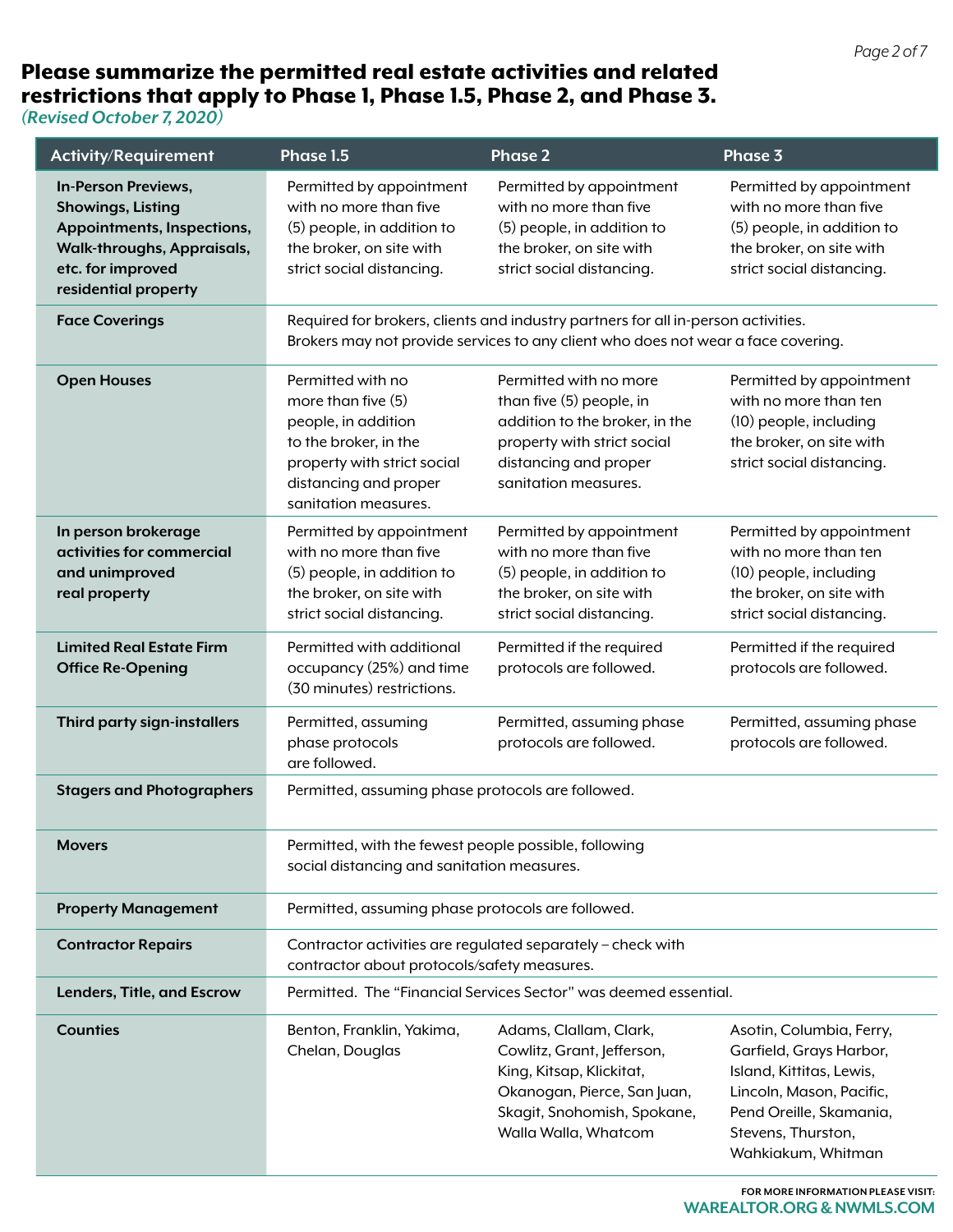# Are Open Houses allowed during Phase 1.5, Phase 2, and Phase 3?

*(Revised October 7, 2020)*

Yes – limited open houses are permitted, provided that measures are taken by the broker to ensure occupancy is restricted to the gathering size permitted by the current county phase and all other required protocols are followed (face coverings, social distancing, sanitation, etc.)

For Phase 1.5 and Phase 2 counties - no more than five (5) people, in addition to the broker, may be in the property at any one time. For Phase 3 counties - no more than ten (10) people, in addition to the broker, may be in the property at any one time.

Brokers must strictly adhere to the occupancy restrictions for open houses. Firms should develop processes that brokers follow to ensure compliance, including the following:

- Post signs at the property (e.g. on the open house signs, at the front door, inside the property etc.) alerting the public to the occupancy restriction and reminding the public to wear face coverings and social distance.
- Brokers need to carefully monitor the number of persons on site at any one time and not admit more than the allowed number of persons into the property.
- Brokers need to constantly monitor the front door and potentially lock the door from time to time to prohibit additional persons from entering.
- Firms may consider assigning two brokers to an open house – one to stand outside and monitor the number of persons admitted to the property, and the other to be inside the property.
- Brokers must enforce the face covering requirement.
- Persons waiting to enter the property must

social distance and wear face coverings.

- Clean and disinfect all surfaces, before and after the open house, and have sanitizer placed around the property.
- Because contact tracing in the event of an outbreak is important, brokers should maintain a sign-in sheet that includes contact information for all attending an open house.
- Please keep in mind that the firm and broker hosting an open house are at risk of criminal and civil liability for failure to fully comply with the required protocols.

#### What in-person real estate brokerage services are permissible in Phase 1.5, Phase 2, and Phase 3? *(Revised October 7, 2020)*

Provided the above protocols are followed for any permitted in-person activity, residential and commercial real estate brokers may:

- Conduct listing presentations, take photos, and create virtual tours for new listings;
- Facilitate signing of contract documents;
- Preview and show listings by appointment only; and
- Facilitate inspections, appraisals, buyer "walk-throughs," and other activities typically required to complete a real estate sale or lease.
- Hold an open house, provided that strict social distancing is followed, proper sanitation measures are taken, and measures are taken by the broker to ensure occupancy is limited to the gathering size permitted by the current county phase.

Note that any broker who violates the Governor's Proclamation not only puts himself/ herself and his/her family at great personal risk, but also puts the broker's real estate firm and his/her clients at risk. Any violation is a gross misdemeanor and a violation of the real estate license law (RCW 18.85).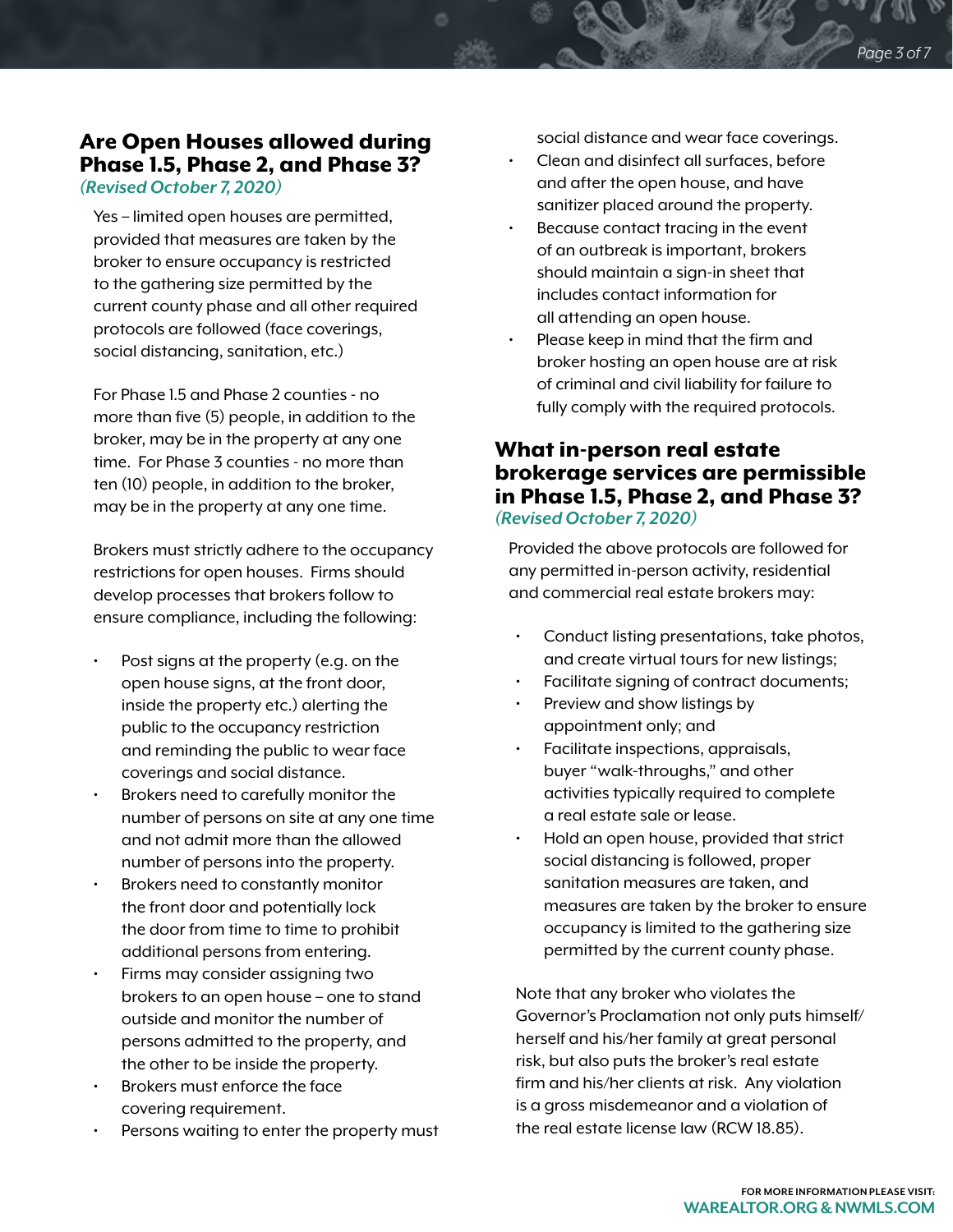## Can real estate firms reopen their offices in Phase 1.5, Phase 2, and Phase 3?

*(Revised October 7, 2020)*

Yes. Real estate firms can re-open offices located in a limited fashion, so long as the firm adheres to the many required protocols, including requirements for professional service offices. Note that there are additional occupancy and time restrictions for office re-openings in Phase 1.5 counties.

Washington Realtors and Northwest MLS have developed resources that firms can use to safely re-open their offices in compliance with the required safety protocols. Of course, firms are not required to re-open and some may choose to delay re-opening until a later date. Firms may also choose to develop their own resources and plans to comply with the Governor's requirements.

The resources developed by Washington REALTORS® and Northwest MLS, available on their respective websites, include the following, all required by the Proclamation:

- COVID-19 Exposure Control, Mitigation, and Recovery Plan (required to be posted in the office)
- Entry door sign (required at the front door)
- Hygiene, sanitation, and related signs (required to be posted around the office)
- PowerPoint to assist with required training.

# What are some of the required protocols for re-opening a real estate office in Phase 1.5, Phase 2, and Phase 3?

#### *(Revised October 7, 2020)*

If a real estate firm chooses to re-open, designated brokers should carefully review the requirements to ensure compliance with all protocols. No office facilities may open for operations until they can meet and maintain all the requirements, including providing materials, schedules, and equipment required to comply. Some of the protocols are:

- Maintain minimum six-foot separation between all persons in all interactions at all times.
- Arrange furniture to encourage social distancing.
- Require clients/customers to make appointments for in-person services.
- Real estate brokers and their clients must wear cloth face coverings at all times. Brokers may not provide services to any client who does not wear a face covering.
- Provide personal protective equipment (PPE) such as gloves and face masks to employees and independent contractors.
- Ensure frequent and adequate hand washing with adequate maintenance of supplies. Use disposable gloves where applicable to prevent transmission on office supplies or other equipment that is shared.
- Establish a janitorial schedule that includes frequent cleaning and sanitizing with a particular emphasis on commonly touched surfaces.
- Screen individuals for signs/symptoms of COVID-19 before starting work. Make sure individuals who are sick stay home or immediately go home if they feel or appear sick. Cordon off any areas where an individual with probable or confirmed COVID-19 illness worked, touched surfaces, etc. until the area and equipment is cleaned and sanitized. Follow the [cleaning guidelines](https://www.cdc.gov/coronavirus/2019-ncov/community/disinfecting-building-facility.html)  [set by the CDC to deep clean and sanitize.](https://www.cdc.gov/coronavirus/2019-ncov/community/disinfecting-building-facility.html)
	- Occupancy of the office will be capped at 50% of maximum capacity or lower for Phase 2 and Phase 3.
		- For Phase 1.5 occupancy will be capped at 25% of maximum capacity and any indoor appointments will be limited to 30 minutes. Firms must post signage informing customers for the need to limit face to face interactions to 30 minutes or less.
- All on-site employees and independent contractors must be trained on the worksite's policies, these requirements and all relevant sanitization and social distancing protocols.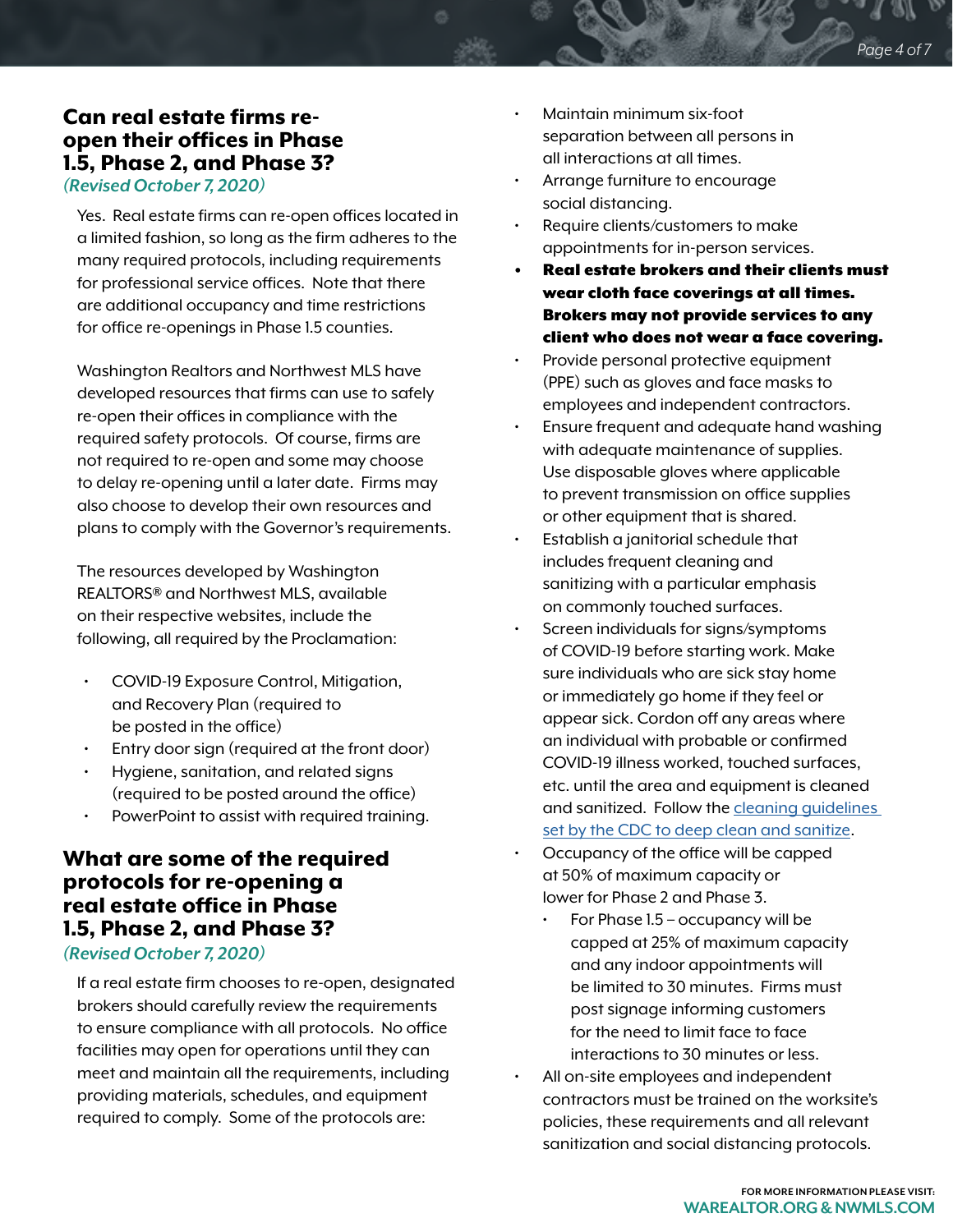They must also be trained about COVID-19 and how to prevent its transmission.

- A site-specific COVID-19 monitor shall be designated at each location to monitor the health of individuals and enforce the COVID-19 job site safety plan.
- Develop and post at each location a comprehensive COVID-19 exposure control, mitigation and recovery plan. A copy of the plan must be available at the location and available for inspection by state and local authorities.
- COVID-19 safety information and requirements, such as CDC, DOH, OSHA posters and the employer-owner written policies for COVID-19, shall be visibly posted at each location.
- Authorized access to the business should primarily be through the front door.
- Face shields or sneeze guards should be placed throughout the worksite at all places of potential interaction between service providers and clients

#### Can brokers physically preview or show properties in Phase 1.5, Phase 2, and Phase 3? *(Revised October 7, 2020)*

Yes. In-person previews or showings of properties are permitted if the required protocols are followed. Previews or showings must be by appointment, a total of no more than five people, in addition to the broker, are permitted at the property at any one time, and those people adhere to strict social distancing guidelines. Real estate brokers and their clients must wear cloth face coverings. Brokers may not provide services to any client who does not wear a face covering. Any previews or showings should be conducted as expeditiously as possible.

Real estate brokers may not leave a third party unattended in a property. Accordingly, brokers may only bring five people at a time

into the property. Sellers should vacate the property prior to any preview or showing appointment. In addition, listing brokers should stagger any preview or showing appointments to avoid any overlap.

In lieu of physically showing the property, brokers and buyers can utilize virtual tours and videos that are included with the listing. Brokers should also consider virtual showings to further practice social distancing.

### Do brokers currently need to leave their business card when previewing or showing properties to comply with NWMLS Rule 180(a)? *(April 1, 2020)*

Not at this time. To eliminate surface touches and the potential spread of germs, brokers do not currently need to leave a business card in listings when previewing or showing properties. Brokers must register with the keybox, which records the broker's entry into the property. Listing brokers can share keybox activity with sellers as frequently as practical and should make sure to "assign" the keybox to the listing. In addition, all previews and showings must be conducted by appointment, which provides sellers with prior notice of all entries into the property.

# Can inspectors conduct inspections during Phase 1.5, Phase 2, and Phase 3?

#### *(Revised October 7, 2020)*

Yes. If an inspection is required in a transaction, an inspection may be conducted, provided that it is by appointment, a total of no more than five people, in addition to the broker, are at the property at any one time, and those people adhere to strict social distancing guidelines. Real estate brokers, their clients, and inspectors must wear cloth face coverings. Brokers may not provide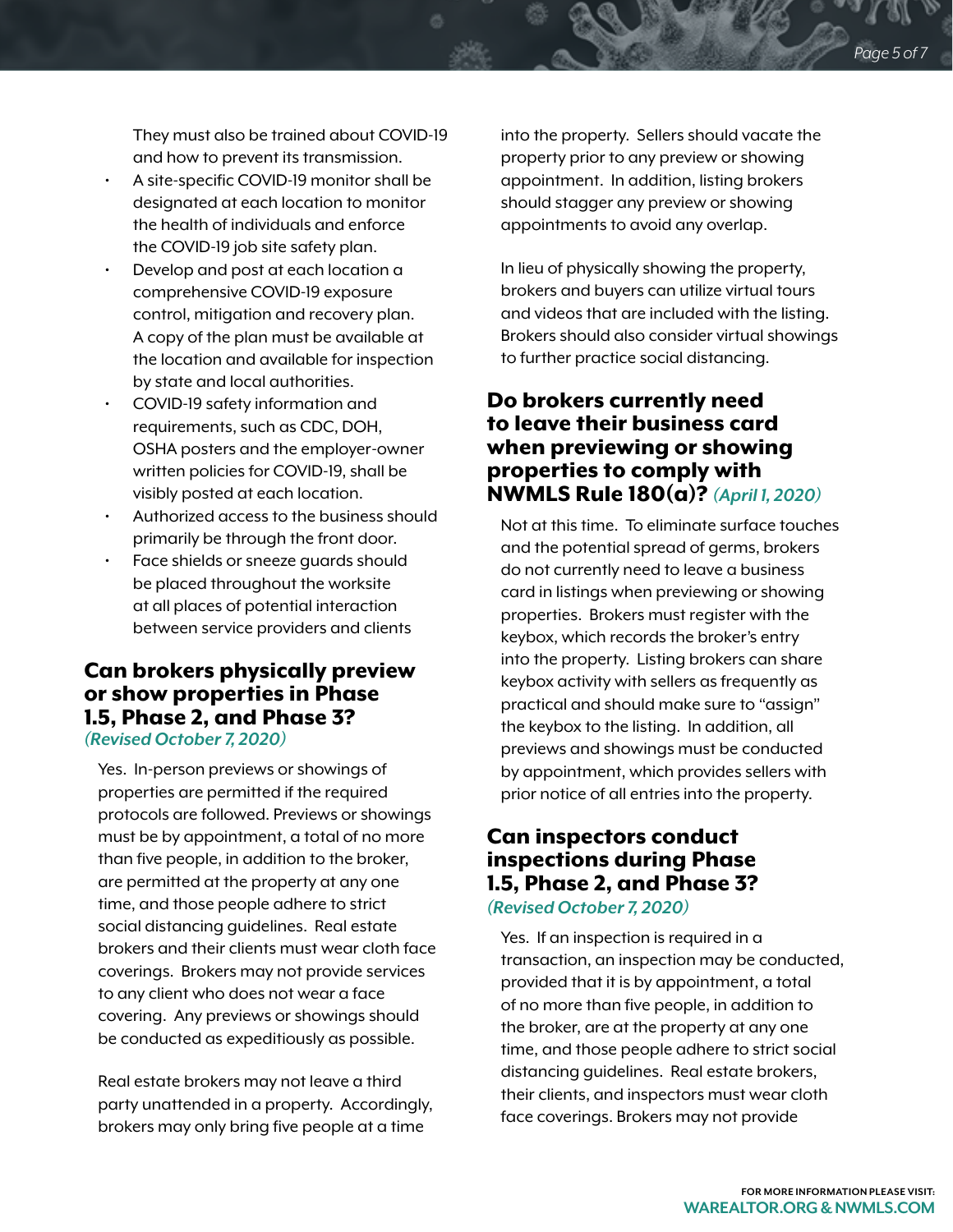services to any client who does not wear a face covering. The inspection should be conducted as expeditiously as possible.

A pre-inspection of a property prior to mutual acceptance of a purchase and sale agreement is permitted, provided that it is by appointment, a total of no more than five people, in addition to the broker, are at the property at any one time, and those people adhere to strict social distancing guidelines. Real estate brokers, their clients, and inspectors must wear cloth face coverings. Brokers may not provide services to any client who does not wear a face covering. The pre-inspection should be conducted as expeditiously as possible.

Sellers should vacate the property prior to the inspection.

### Can appraisers conduct inperson appraisals during Phase 1.5, Phase 2, and Phase 3?

*(Revised October 7, 2020)*

Yes. If an appraisal is required in a pending transaction, an appraisal may be conducted, provided that it is by appointment, a total of no more than five people, in addition to the broker, are at the property at any one time, and those people adhere to strict social distancing guidelines. Real estate brokers, clients and appraisers must wear cloth face coverings. Brokers may not provide services to any client who does not wear a face covering. The appraisal should be conducted as expeditiously as possible. Sellers should vacate the property prior to the appraisal.

Can buyers' brokers conduct "buyer walk-throughs" prior to closing during Phase 1.5, Phase 2, and Phase 3?

*(Revised October 7, 2020)*

Yes. If a walk-through is required in a pending transaction, a walk-through may be conducted, provided that it is by appointment, a total of no more than five people, in addition to the broker, are at the property at any one time, and those people adhere to strict social distancing guidelines. Real estate brokers and their clients must wear cloth face coverings. Brokers may not provide services to any client who does not wear a face covering. The walk-though should be conducted as expeditiously as possible. Sellers should vacate the property prior to the walk-through.

# Can brokers retrieve keys and provide to a buyer after a closed sale during Phase 1.5, Phase 2, and Phase 3?

*(Revised October 7, 2020)*

Yes. If keys to the property are not otherwise available to a buyer at closing, a broker in the transaction may make arrangements to retrieve and deliver the keys to the buyer, provided that it is done so by appointment, a total of no more than five people, in addition to the broker, are at the property or at the location of the key delivery, and those people adhere to strict social distancing guidelines. Real estate brokers and their clients must wear cloth face coverings. Brokers may not provide services to any client who does not wear a face covering.

# Can real estate brokers input new listings in the MLS system during Phase 1.5, Phase 2, and Phase 3?

*(Revised October 7, 2020)*

Yes. Real estate brokers are permitted to input new listings into the MLS system. Real estate brokers may conduct listing presentations, take photos of the property,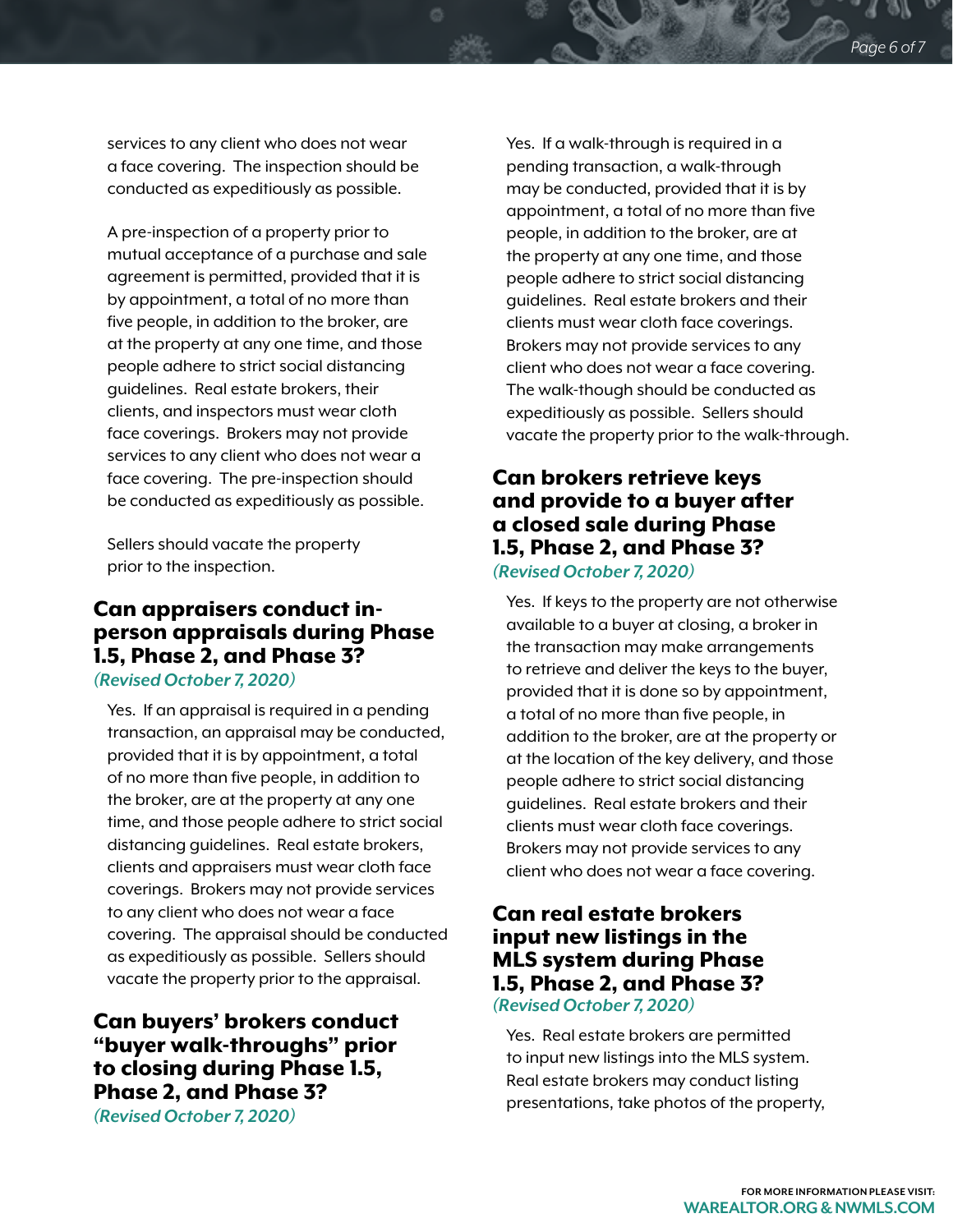and create virtual tours for new listings, provided that those activities are done so by appointment, no more than five people, in addition to the broker, are at the property at any one time, and those people adhere to strict social distancing guidelines. Real estate brokers and their clients must wear cloth face coverings. Brokers may not provide services to any client who does not wear a face covering. In addition, a seller may take pictures of his or her own property and send those photos to the listing broker.

#### Can professional photographers take photos and create virtual tours during Phase 1.5, Phase 2, and Phase 3? *(Revised October 7, 2020)*

Yes. Professional photography for listings is permitted. Like all other in-person activities, photos and virtual tours must be by appointment, no more than five people, in addition to the broker, are at property at any one time, and those people must adhere to strict social distancing guidelines. Real estate brokers, their clients and photographers must wear cloth face coverings. Brokers may not provide services to any client who does not wear a face covering. Sellers should vacate the property prior to any photography activities.

Note that creating virtual tours is an effective way to allow buyers to view the property without the need for an in-person showing.

# Can stagers stage homes and remove furniture from a listing during Phase 1.5, Phase 2, and Phase 3?

*(Revised October 7, 2020)*

Yes. Staging a home and removing staging items is permitted. Like all other in-person activities, staging activities must be by

appointment, no more than five people, in addition to the broker, are at the property at any one time, and those people must adhere to strict social distancing guidelines. Real estate brokers, their clients and stagers must wear cloth face coverings. Brokers may not provide services to any client who does not wear a face covering. Sellers should vacate the property prior to any staging activities.

# Can moving companies move buyers and sellers?

*(Revised May 19, 2020)*

Yes. Moving companies are permitted to operate so long as all moving work is conducted with the fewest employees possible, following social distancing and sanitation measures.

# Can brokers hire signs installers during Phase 1.5, Phase 2, and Phase 3?

#### *(Revised October 7, 2020)*

Yes. Brokers may hire sign installers, provided that no more than five people, in addition to the broker, are present at the sign installation and those people adhere to strict social distancing guidelines. Real estate brokers, their clients and sign installers must wear cloth face coverings. Brokers may not provide services to any client who does not wear a face covering.

#### Can contractors make repairs associated with an inspection response? *(Revised May 19, 2020)*

Construction practices are permitted and regulated under a separate order from the Governor. Brokers should advise the client to consult with any contractor hired to complete repairs to ensure that the contractor is in compliance with all protocols required of the contractor.